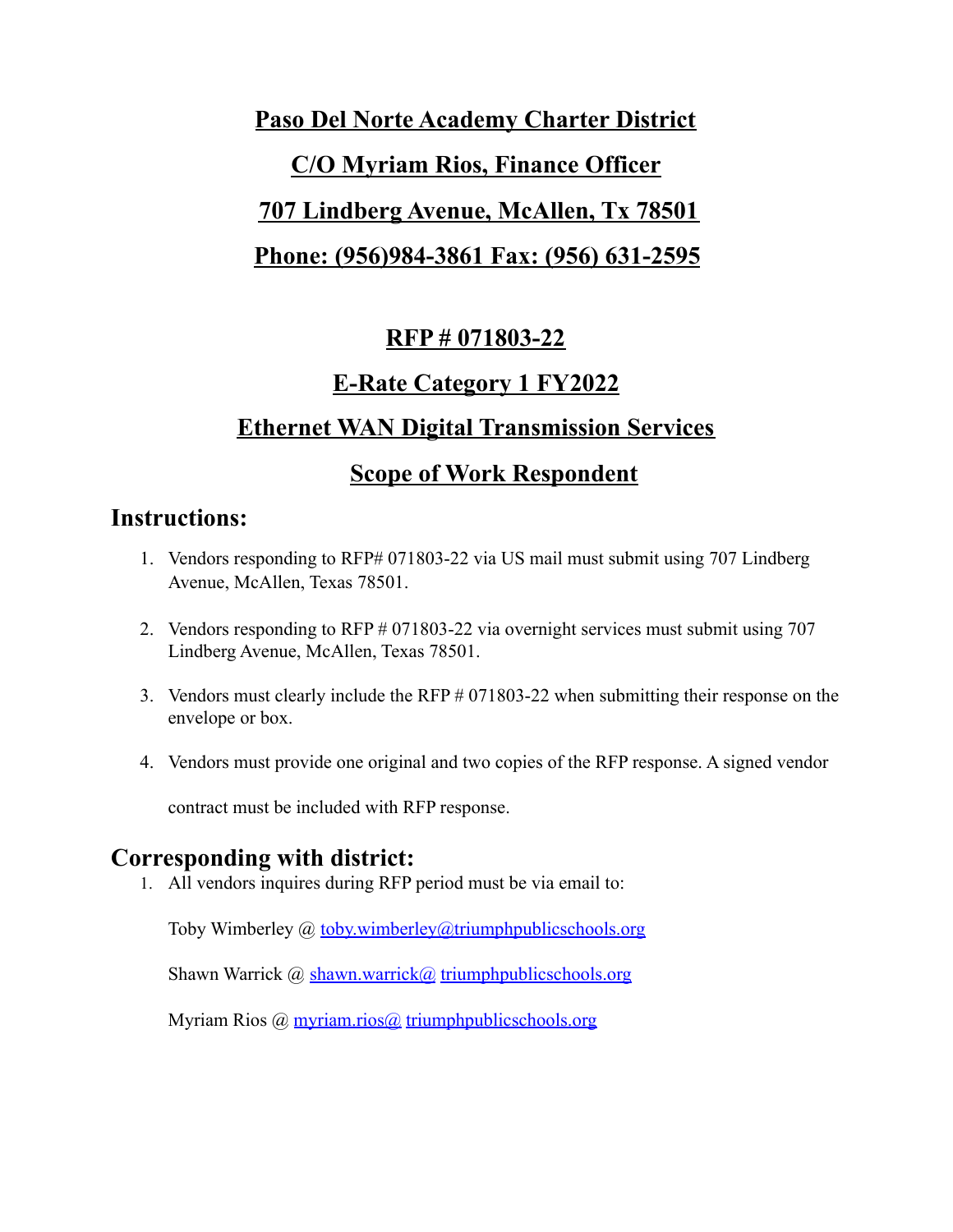# **I. Overview:**

Paso Del Norte Academy Charter District is requesting Proposals for Internet Access and Point-to-Point Ethernet Services from qualified E-Rate Service Providers for a multi-year contract that covers 36 months. Service start date is July 1, 2022 ending June 30, 2025. The vendor contract should have the verbiage to allow for contract extension after the three-year contract should the district so choose. The district reserves the right to extend the contract on a yearly basis if needed. This is subject to Board approval, approval by the E-Rate program and availability of funding from the District/State of Texas.

### II. **Scope of Work requested (Internet)**:

Paso Del Norte Academy Charter District is requesting Service Providers that will provide a private secure fiber-based switched Ethernet transport to the locations listed below. ISP services and Point-to-Point between locations.

Paso Del Norte Academy Charter District is requesting pricing on a 1Gbps Internet and Transport.

Paso Del Norte Academy Charter District is requesting Point-to-Point services on a 1Gbps transport.

Should the vendor not supply the size of pipe that is being requested please state that in response and go to your next size.

| <b>Speed</b> | Site Name |                     | from Location                               | to Location                                      |  |
|--------------|-----------|---------------------|---------------------------------------------|--------------------------------------------------|--|
| 1GBbps       |           | PDNA-El Paso,<br>TX | 1599 George Dieter Dr.<br>El Paso TX. 79936 | To ISP                                           |  |
| 1GBbps       |           | PDNA-El Paso,<br>TX | 711 N. Mesa<br>El Paso, TX 79902-3925       | 1599 George Dieter Dr.<br>El Paso, TX 79936-7604 |  |

### **III. Requirements: Please respond with a "Yes, No or other" if response is "Other" Vendor must give explanation where appropriate. ISP**

- a. Internet Service Providers should own and maintain the entire Fiber Network end to end.
- b. Internet Service Provider should include all costs of the required Transport Facilities and ISP services as a turnkey solution.
- c. Internet Service Providers should have a Minimum of 2 POP's located within the Service Market Area.
- d. Local dedicated 24/7 technical customer support.
- e. Technical and Support staff that is licensed, certified and bonded.
- f. Provide three regional references from school districts and governmental entities within the surrounding area of similar size and network topology.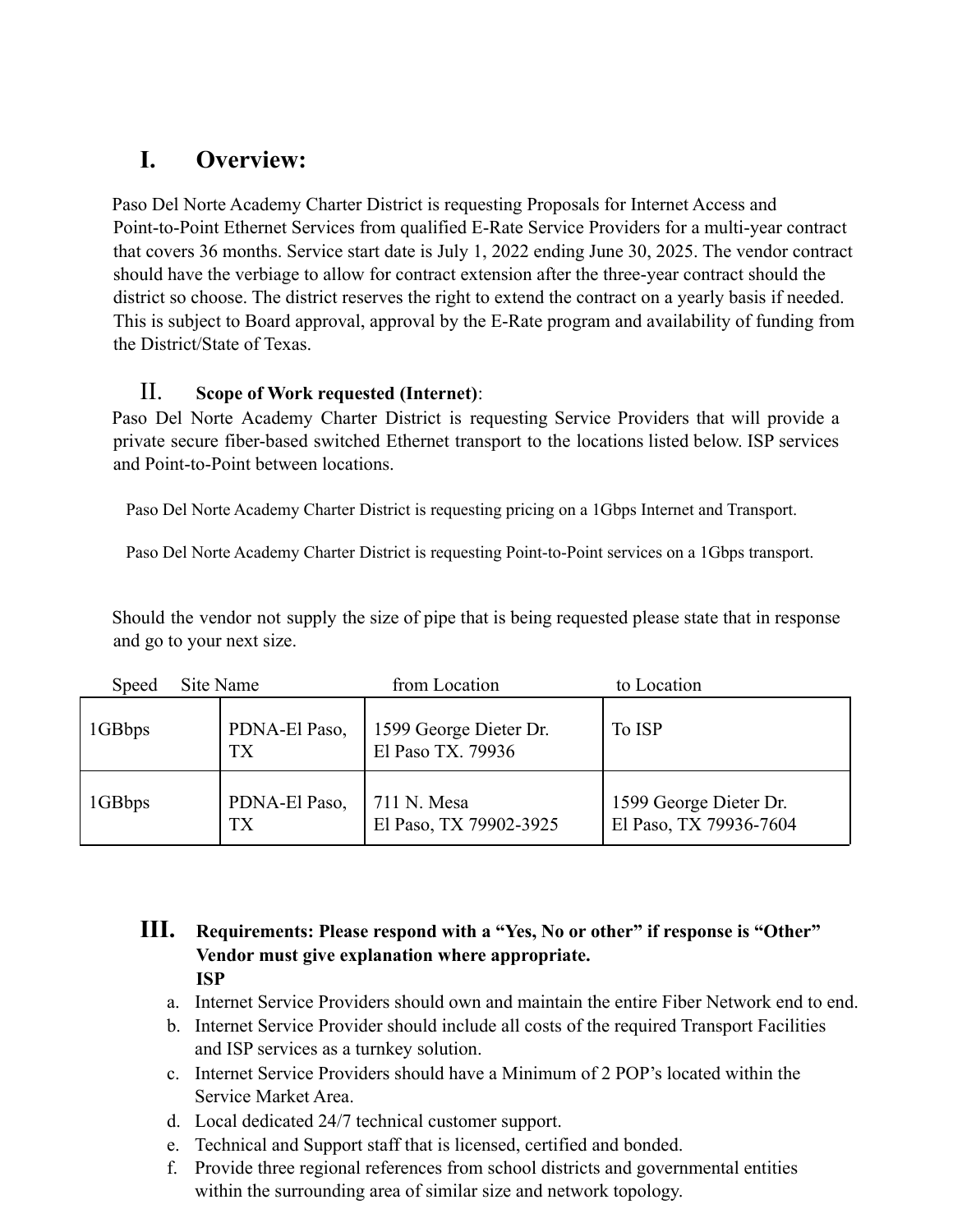- **g. Preferable if Vendor is part of a purchasing Co-op; example DIR**
- h. 1GB Fiber Internet service with guaranteed up time and ability to renegotiate bandwidth requirements / cost reduction during service contract.

Fiber Point to Point Services

- a. Internet Service Providers should own and maintain the entire Fiber Network end to end.
- b. Internet Service Provider should include all costs of the required Transport Facilities and ISP services as a turnkey solution.
- c. Internet Service Providers should have a Minimum of 2 POP's located within the Service Market Area.
- d. All locations must be capable of communicating with Paso Del Norte Academy Charter District Core Site at a Full line rate simultaneously.
- e. No overSubscription on the Service Provider Core.
- f. Local dedicated 24/7 technical customer support.
- g. Technical and Support staff that is licensed, certified and bonded.
- h. Provide three regional references from school districts and governmental entities within the surrounding area of similar size and network topology.
- i. 1GB point-to-point fiber service with guaranteed up time and ability to renegotiate bandwidth requirements / cost reduction during service contract.

### **IV. Price tabulation table for 36-month contract:**

| Speed | Description                    | Monthly | Yearly | Installation |
|-------|--------------------------------|---------|--------|--------------|
|       | Internet Access Paso Del Norte |         |        |              |
| 1Gbps | Vista Del Sol                  |         |        |              |
|       |                                |         |        |              |
|       |                                |         |        |              |
| 1GBps | Point to Point service from    |         |        |              |
|       | Vista Del Sol campus to        |         |        |              |
|       | Mesa Campus                    |         |        |              |
|       |                                |         |        |              |
|       |                                |         |        |              |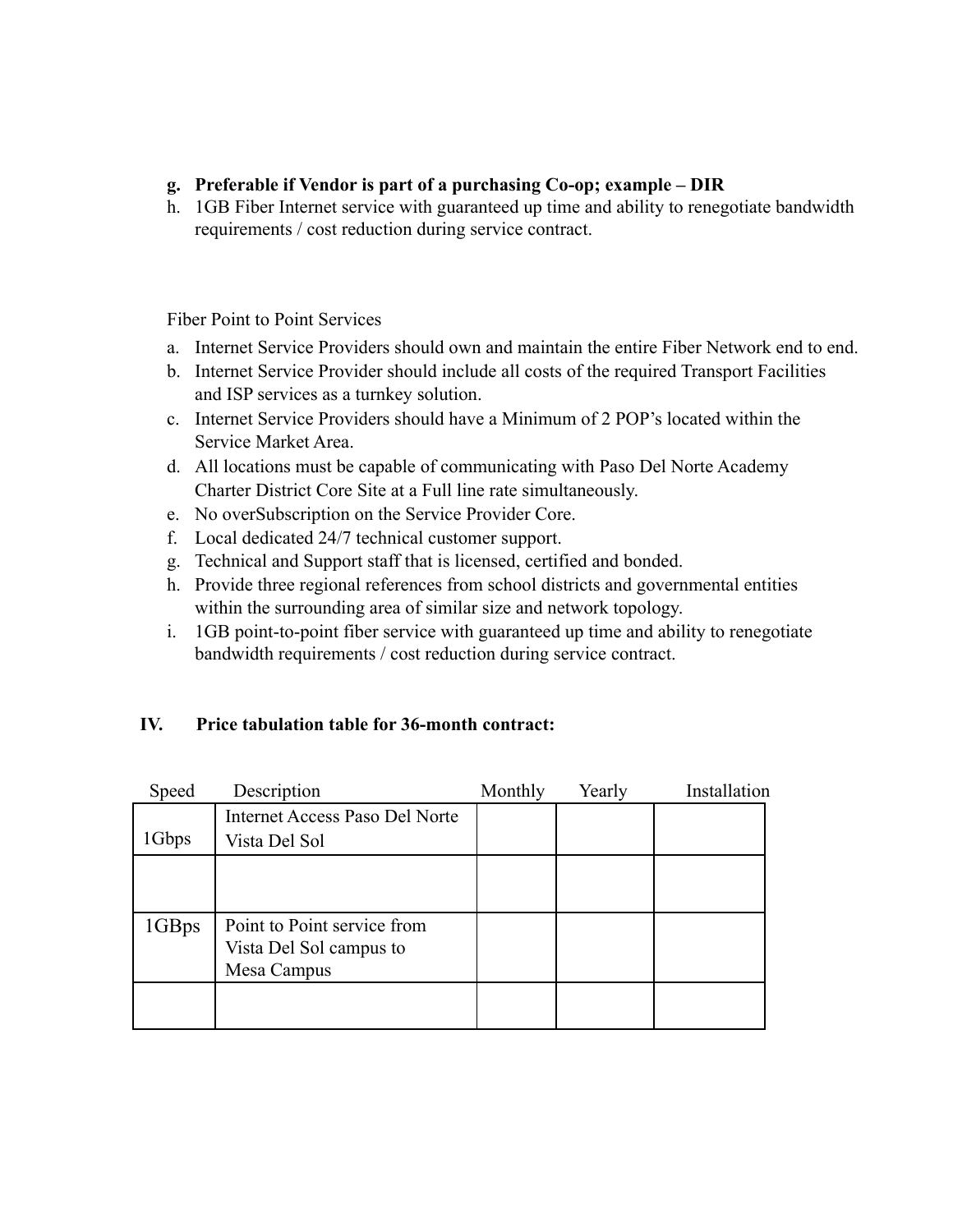| 30 | Price                                   |
|----|-----------------------------------------|
| 20 |                                         |
|    | <b>Understanding Needs</b>              |
| 15 |                                         |
|    | <b>Local Engineers</b>                  |
| 15 |                                         |
|    | Past relationship                       |
| 10 |                                         |
|    | Owns facilities fiber lines; not leased |
| 10 |                                         |
|    | <b>Financial Stability</b>              |

V. Evaluation Table:

Description

Points

**VI.**

- **1. Vendors will have to coordinate work schedules with E-Rate personnel. Work schedule will vary; during school hours, after school, weekends and district holidays.**
- **2. Signing of contracts with vendor is non-binding until determination of award from the SLD and PASO DEL NORTE ACADEMY CHARTER DISTRICT budget**

**Availability**. Scope may change depending upon the amount of money granted by the SLD. **PASO DEL NORTE ACADEMY CHARTER DISTRICT has the right to downsize any or all projects.**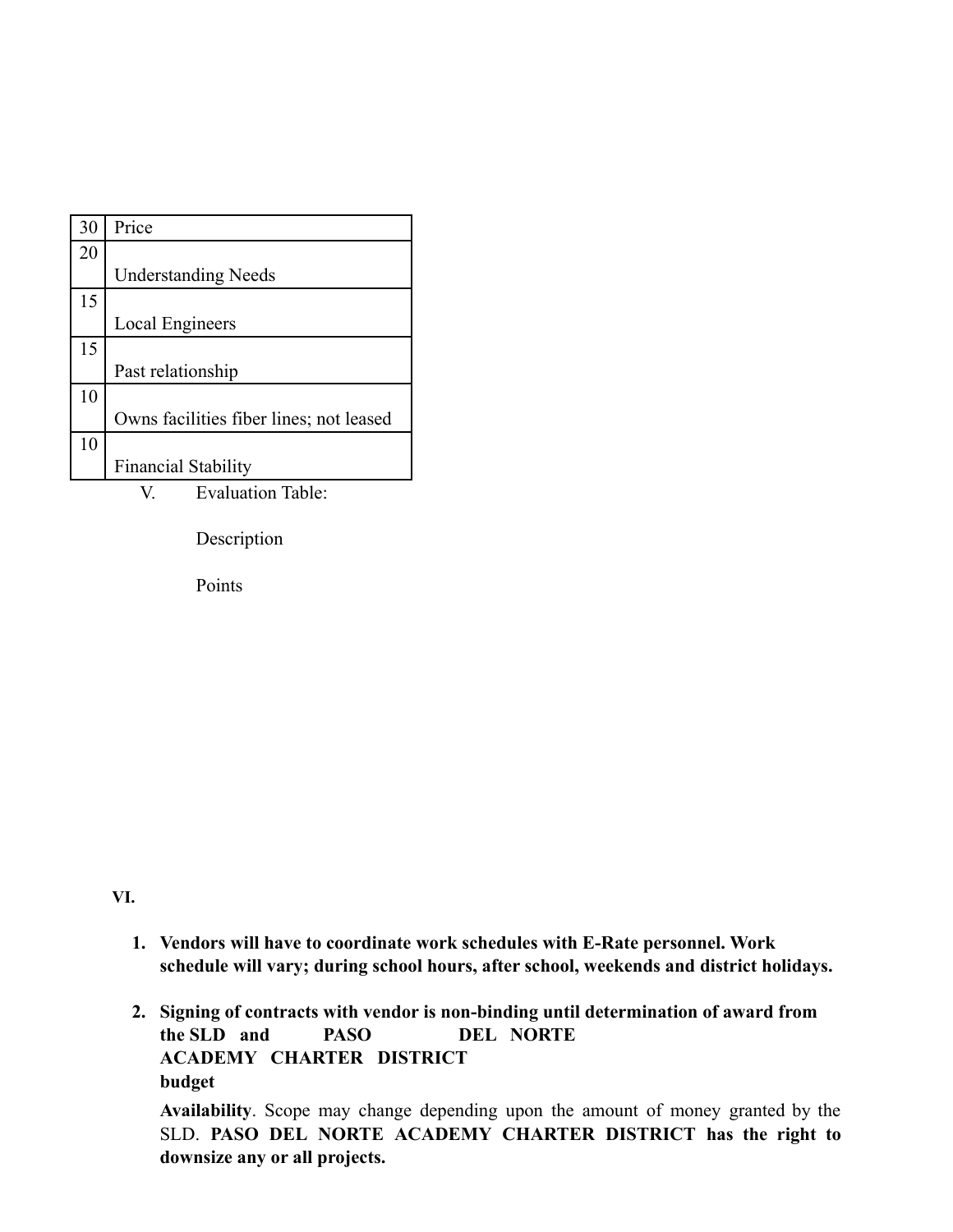- **3. Vendors must provide a list of all districts that have been awarded E-Rate projects with vendors in the last 3 years. The list must include the district name, dollar amount, and E-Rate year.**
- **4. Vendors must provide a list of staff with certifications that will be working with this project.**
- **5. Vendors must provide a signed contract with RFP.**
- **6. Service Provider Identification Number (SPIN) and FCC Registration Number (FCCRN):**
- **7. By vendor signing contract, the vendor agrees to extend pricing of this RFP once district funded by the SLD and agree to hold pricing and agree to extend the contract past the E-Rate funding year with approved extensions from the SLD.**
- **8. This calls for an "all or none" RFP, this will be a turnkey project.**

#### **Proposed Timeline (subject to revision):**

| • Release of RFP and Posting of $F470$ | February 22, 2022         |
|----------------------------------------|---------------------------|
| • Deadlines for Receiving RFP:         | March 22, 2022 by 9:00 am |
| • Evaluate and Negotiate:              | March 22, 2022            |
| • Recommendation/Approval:             | March 22, 2022            |

- 9. Proposals received after the deadline will not be considered.
- 10. Unsigned proposals will not be considered. Person signing the offer must be authorized to bind their company to the contract.
- 11. All items are to be F.O.B., destination, Freight Prepaid (inside delivery) either to Paso Del Norte Academy Charter District.
- 12. Vendor is responsible for obtaining all permits associated with the project.
- 13. If, through any cause, the Paso Del Norte Charter District determines that the successful Vendor has failed to fulfill, in a timely and proper manner, the obligations agreed to, the Paso Del Norte Charter District shall have the right to terminate the contract by specifying the date of termination in a written notice to the Vendor at least thirty (30) days before the termination date. Paso Del Norte Charter District shall have the right to cancel for default all or any part of the undelivered portion of this order if the vendor becomes insolvent or commits acts of bankruptcy. Such right of cancellation is in addition to and not in lieu of any other remedies that the District may have in law or equity.

# Payment Conditions

1.1. All payments will be made in accordance with Chapter 2251 of the Texas Government